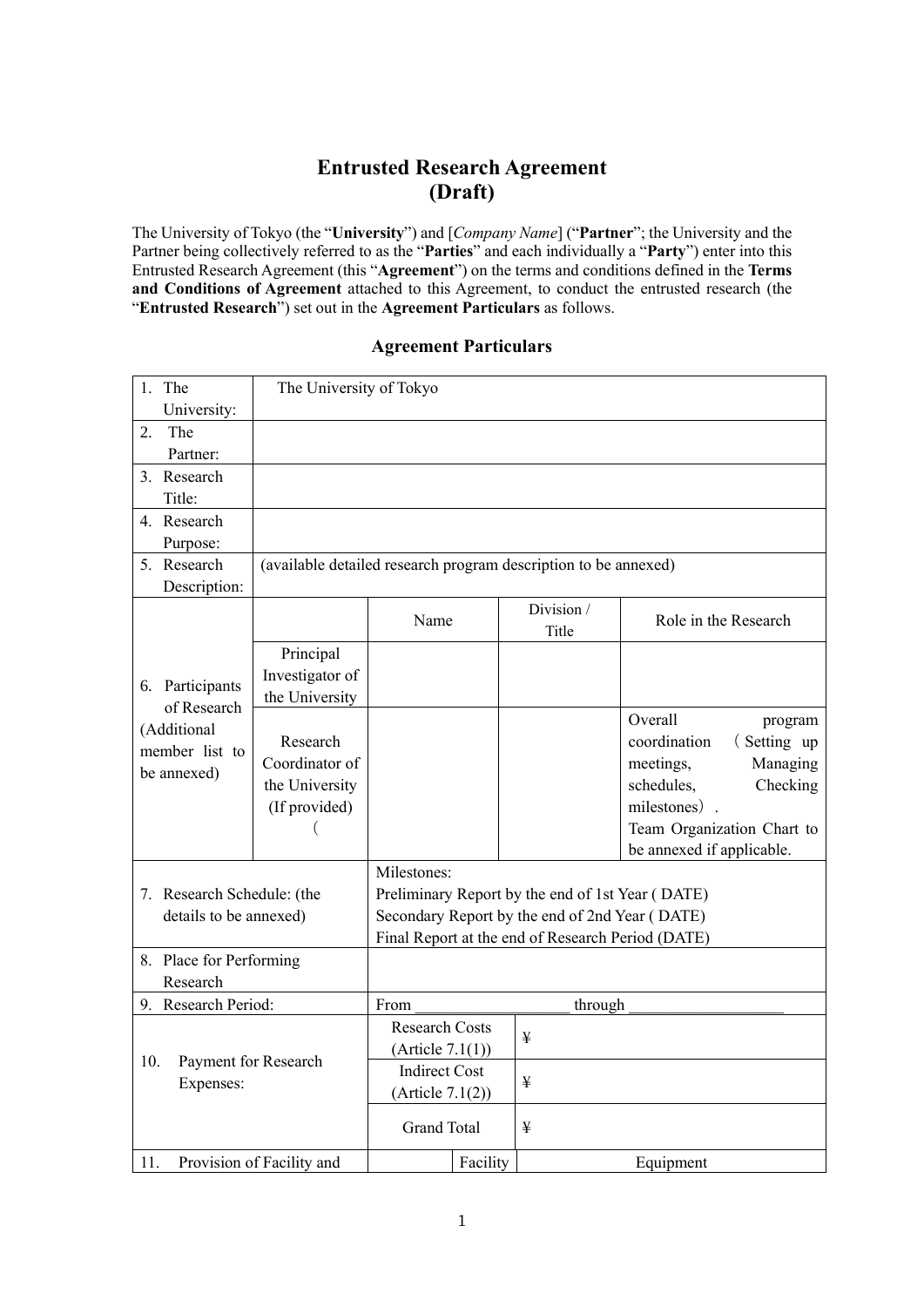|                                               | Equipment:                        |                                                          | Name                                                  | Name | Specifications | Qty |
|-----------------------------------------------|-----------------------------------|----------------------------------------------------------|-------------------------------------------------------|------|----------------|-----|
|                                               |                                   | The                                                      |                                                       |      |                |     |
|                                               |                                   | Universit                                                |                                                       |      |                |     |
|                                               |                                   | v                                                        |                                                       |      |                |     |
|                                               |                                   | The                                                      |                                                       |      |                |     |
|                                               |                                   | Partner                                                  |                                                       |      |                |     |
| 12.<br>Period for Confidentiality Obligations |                                   | Until 3 years after the day immediately following the    |                                                       |      |                |     |
| regarding Know-How:                           |                                   | <b>Research Completion Date</b>                          |                                                       |      |                |     |
| 13.                                           | Period of general Confidentiality |                                                          | Until 3 years after the day immediately following the |      |                |     |
|                                               | Obligations:                      |                                                          | <b>Research Completion Date</b>                       |      |                |     |
| 14.<br><b>Implementation Target Period:</b>   |                                   | Until 5 years after the day immediately following the    |                                                       |      |                |     |
|                                               |                                   | day when the Application is filed in any jurisdiction in |                                                       |      |                |     |
|                                               |                                   |                                                          | respect of the relevant Intellectual Property Rights. |      |                |     |

IN WITNESS WHEREOF, the Parties have caused this Agreement to be executed in duplicate originals by their duly authorized representatives. The Parties have prepared two originals of this Agreement, and shall each retain one original.

Execution Date:  $\_\_\_\_\_\_\_\_\_\_\_\_\_\_\_\_\_\_\_\_$ 

The Partner:

Signed by : \_\_\_\_\_\_ Title : <u>Title</u>

| The University: | The University of Tokyo       |  |
|-----------------|-------------------------------|--|
|                 | 7-3-1 Hongo, Bunkyo-ku, Tokyo |  |
|                 | Signed by                     |  |
|                 | Title                         |  |

I, hamed as Principal Investigator of the University, acknowledges the obligations in this Agreement.

| ്വന്നല<br>hv:<br>ຼ |  |
|--------------------|--|
| -----              |  |

(The Terms and Conditions of Agreement are attached hereto)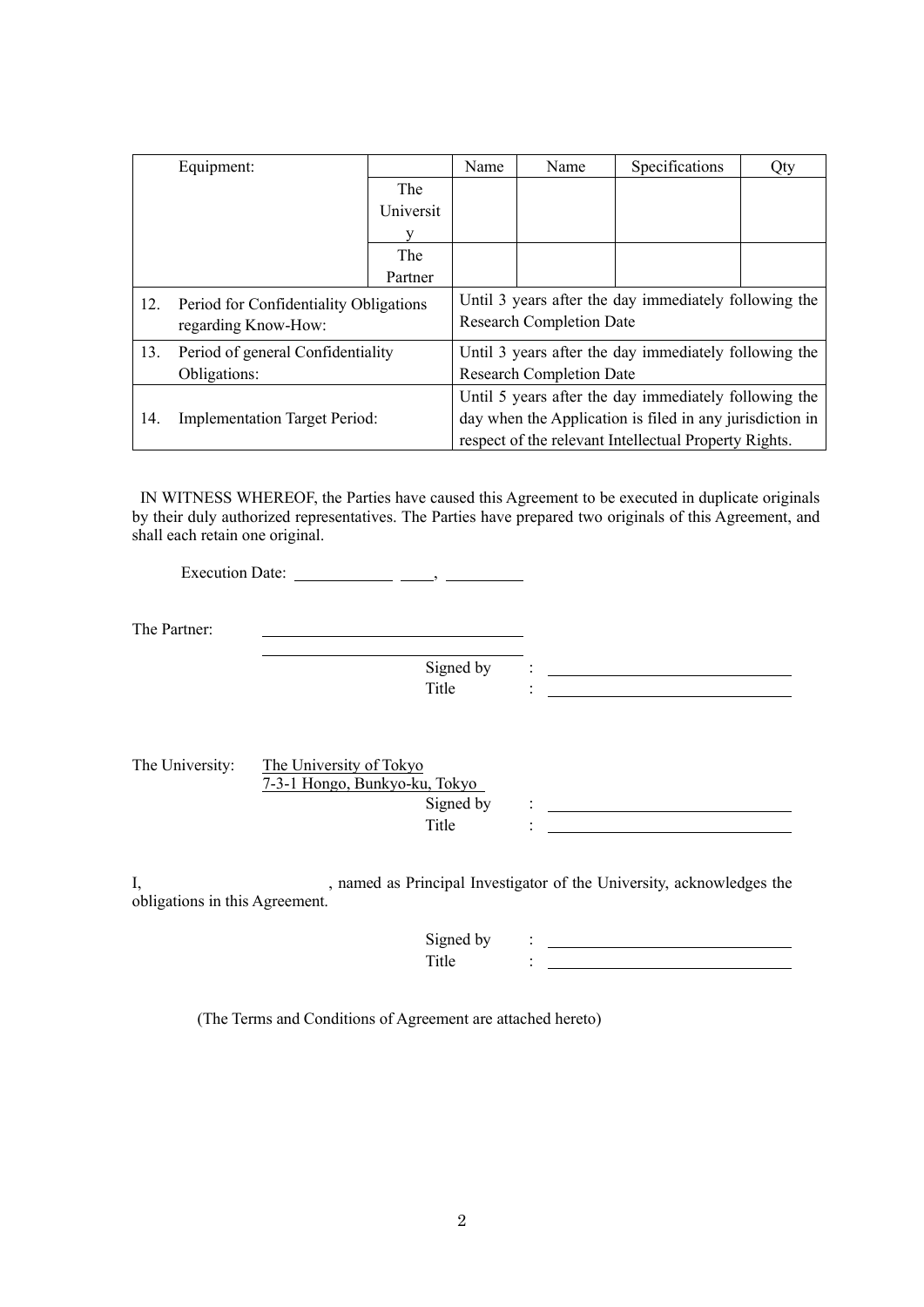# **Terms and Conditions of Agreement**

# **1 Definitions**

For the purpose of this Agreement, the following terms are defined as follows:

- 1.1 "**Research Result(s)**" means any technical result acquired based on the Entrusted Research, including, but not limited to, any invention, idea, design, copyrightable work and know-how which is identified as a result in the achievement report or any intermediate report(s), which shall be prepared pursuant to Article 6 and relate to the purpose of the Entrusted Research.
- 1.2 "**Intellectual Property Rights**" means any and all world-wide intellectual property rights, including, but not limited to, patent rights, utility model rights, design rights, copyrights, trademark rights, know-how and the rights to obtain these rights.
- 1.3 "**Invention(s)**" includes any invention, idea, device, design, works of authorship, mark, knowhow, and any other proprietary information, which is subject to the protection of Intellectual Property Rights.
- 1.4 "**Application(s)**" means an application for a patent right, utility model right, trademark right or design right, a request for the registration of a circuit layout right, an application for the registration of a plant variety breeder's right, and a request, registration and/or application (including provisional application) of any right in any jurisdiction that is the same as or equivalent to any of the foregoing.
- 1.5 "**Partner Designated Third Party**" means any entity to whom the Partner commits production or manufacturing in a license agreement, a joint application agreement or otherwise, through discussion between the University and the Partner.
- 1.6 "**Research Coordinator**" means a person of the University who has the right to coordinate the Entrusted Research, including but not limited to, managing daily works and schedules, and arranging meetings for confirming the progress.

# **2 Mutual Cooperation in Entrusted Research**

Subject to the terms and conditions of this Agreement, the University shall conduct the Entrusted Research.

# **3 Research Period**

The research period of the Entrusted Research shall be as set forth in Paragraph 9 of the Agreement Particulars.

# **4 Researcher**

- 4.1 The University shall assign the Principal Investigator set forth in Paragraph 6 of the Agreement Particulars who will manage the total progress of the research as its researcher to participate in the Entrusted Research.
- 4.2 The University may change the Principal Investigator set forth in Article 4.1 above, with the prior consent of the Partner.

# **5 Research Collaborator**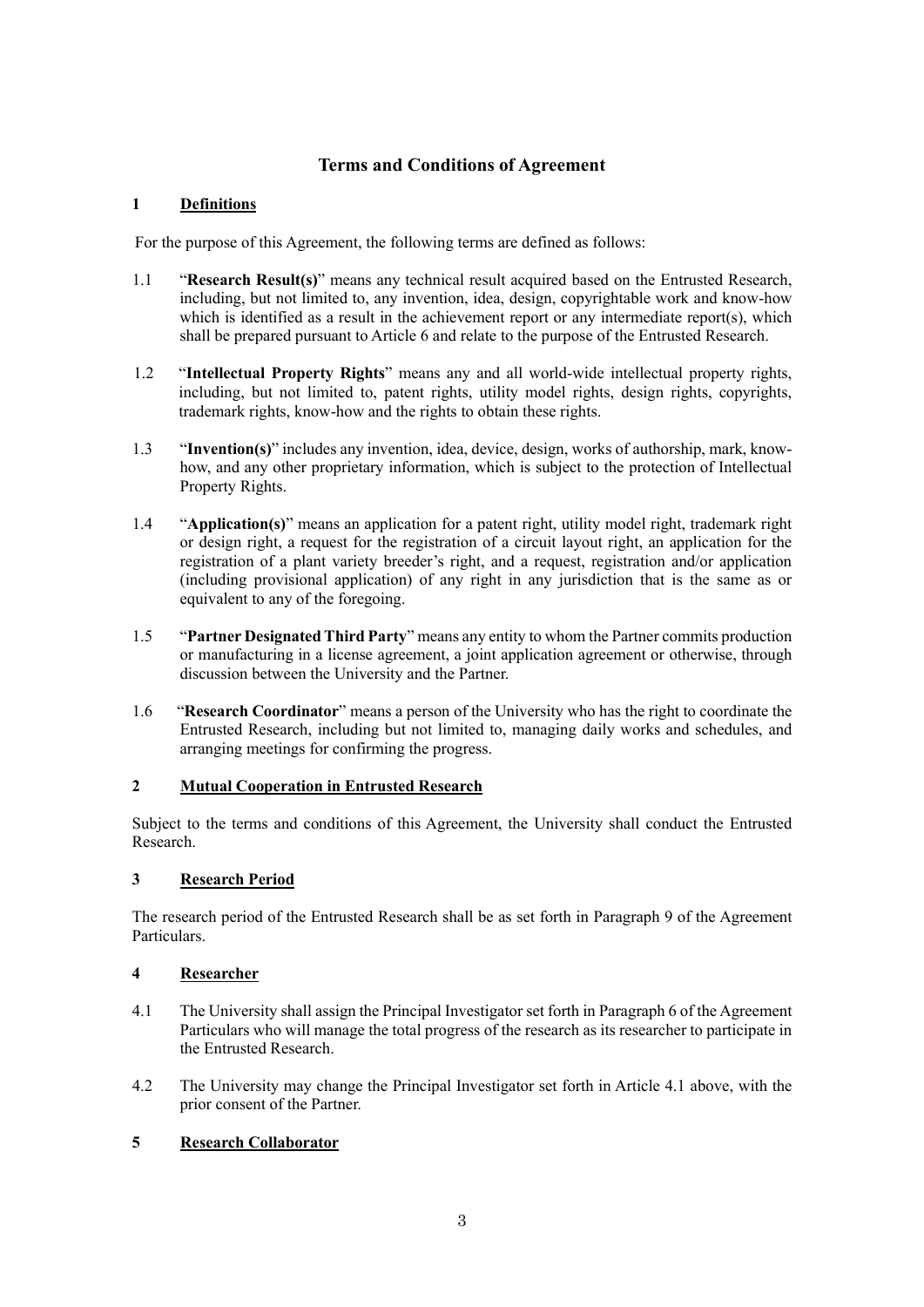5.1 If the University needs to obtain the participation of any person other than the listed researcher for the purpose of the conduct of the Entrusted Research, the University may, upon obtaining the prior consent of the Partner, allow any person of the University other than the listed researcher, including a student, to act as a research collaborator.

# **6 Completion of Entrusted Research and Preparation of Reports**

- 6.1 The Entrusted Research shall be deemed to have been completed upon the occurrence of any event described below. The day when the Entrusted Research is deemed to have been completed shall be referred to as the "**Research Completion Date**".
	- (1) When both Parties agree that the Research Purpose set forth in Paragraph 4 of the Agreement Particulars has been achieved or realized;
	- (2) When the University or the Partner determines that it is impossible or otherwise significantly difficult to achieve or realize the Research Purpose set forth in Paragraph 4 of the Agreement Particulars, and both Parties agree with such determination, or the date that the Entrusted Research is discontinued pursuant to Article 11; or
	- (3) When the Research Period set forth in Paragraph 9 of the Agreement Particulars expires (or as extended under Article 11).
- 6.2 Achievement Report(s) Within thirty (30) days after the Research Completion Date, the University shall make the achievement report with respect to any Research Result which has been obtained during the Research Period of the Entrusted Research.
- 6.3 Intermediate Report

An intermediate report shall be prepared, at least at every year-end of each year of the Research Period in case such Research Period is over one year, for the purpose of checking the progress of the Entrusted Research.

# **7 Allocation of Research Expenses**

The Partner shall bear the following research expenses, which shall be required for the conduct of the Entrusted Research. The payment amount shall be as set forth in Paragraph 10 of the Agreement Particulars.

- (1) The expenses directly required for the conduct of the Entrusted Research, including, but not limited to, honoraria, travel expenses, facilities expenses, expendable items expenses, and light, fuel and water expenses (other than ordinary expenses required for the maintenance and management of the University's facilities and equipment), as well as the research support expenses which shall be determined pursuant to the applicable provision of the University's rules, plus any applicable consumption tax and local consumption tax (collectively, the "**Research Costs**").
- (2) The expenses required for ordinary maintenance and management of the University's facilities and equipment (the "**Indirect Cos**t").

# **8 Payment of Research Expenses**

- 8.1 The Partner shall pay the Research Expenses set forth in Paragraph 10 of the Agreement Particulars by the due date of payment prescribed by the University in accordance with the applicable invoice issued by the University.
- 8.2 If the Partner fails to pay the Research Expenses by the due date of payment in accordance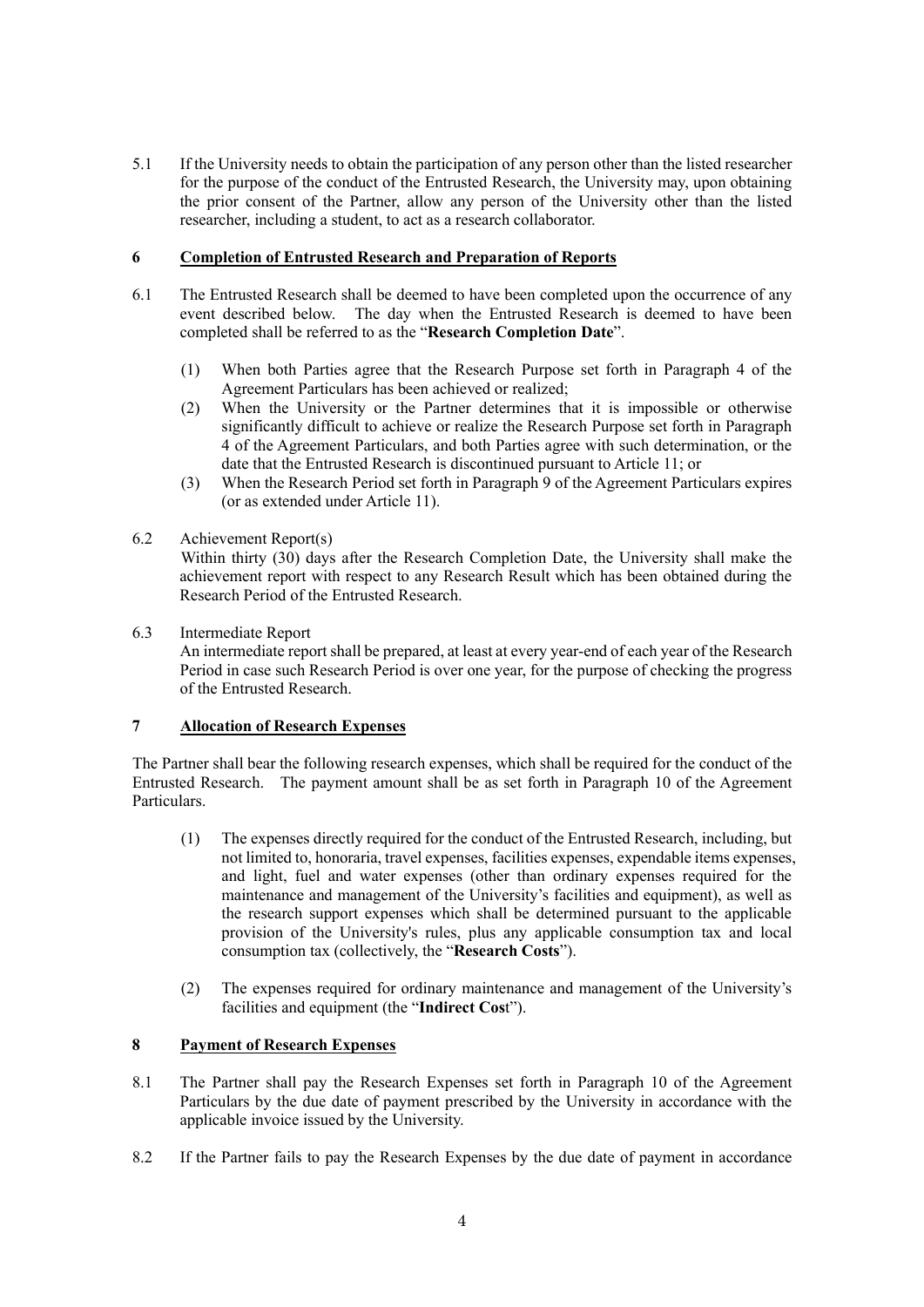with Article 8.1, the University shall be entitled to charge the Partner delay charges at the rate of five percent (3%) per annum for the unpaid outstanding amount on a daily pro-rata basis covering the period from and including the day immediately following the due date for payment up to and including the day of actual payment. Upon request from the University, the Partner shall pay such charges.

#### **9 Ownership of Facilities, etc. Acquired by Research Expenses**

Any and all facilities, equipment, supplies, etc., that are acquired using the Research Expenses set forth in Paragraph 10 of the Agreement Particulars shall be owned by the University.

#### **10 Provision of Facilities and Equipment**

- 10.1 The University and the Partner shall make available to the Entrusted Research their own facilities and equipment set forth in Paragraph 11 of the Agreement Particulars.
- 10.2 The University may use free of charge the equipment owned by the Partner which is set forth in Paragraph 11 of the Agreement Particulars, with the consent of the Partner, in order to make the same available for the use for the Entrusted Research. In this case, the ownership of such equipment may be transferred to the University free of charge upon agreement between the University and the Partner. The University shall retain custody of such equipment accepted from the Partner with the duty of care of a good manager, from the time of completion of the installation of that equipment until the transfer of the ownership to the University or commencement of the return of that equipment.
- 10.3 Any expenses required for the carrying-in, installation, removal and carrying-out of the equipment provided in Article 10.2 shall be borne by the Partner.

# **11 Discontinuation of Research or Extension of Period**

If there arises any contingency that was not foreseeable at the outset of the Entrusted Research, including acts of God or any other force majeure or other unavoidable circumstance that causes any delay in the Entrusted Research, the Entrusted Research may be discontinued or the Research Period may be extended through discussion between the Parties. In such case, neither the University nor the Partner shall be liable for any damages, losses, liability, etc., which are incurred on the part of the other Party in conjunction with such discontinuation or extension of the Entrusted Research.

#### **12 Treatment of Research Expenses, etc., at Completion of Research**

- 12.1 If it becomes likely that, as a result of the extension of the Research Period of the Entrusted Research under Article 11, there would be a shortage in funds for the Research Expenses, the University shall immediately notify the Partner in writing. In such case, the Partner shall determine whether or not it will bear the shortage in the Research Expenses through discussion with the University.
- 12.2 If the Entrusted Research is discontinued in accordance with Article 11 or by the termination of this Agreement, where there is any unused surplus in the Research Costs paid pursuant to Article 8.1 above, the Partner may demand the University to refund the amount of such surplus. Upon demand from the Partner for the refund, the University shall accommodate the payment of such refund.
- 12.3 When the University has completed the Entrusted Research, the University shall return to the Partner any equipment accepted from the Partner pursuant to Article 10.2 with respect to which the ownership thereof has not been transferred to the University. Such equipment shall be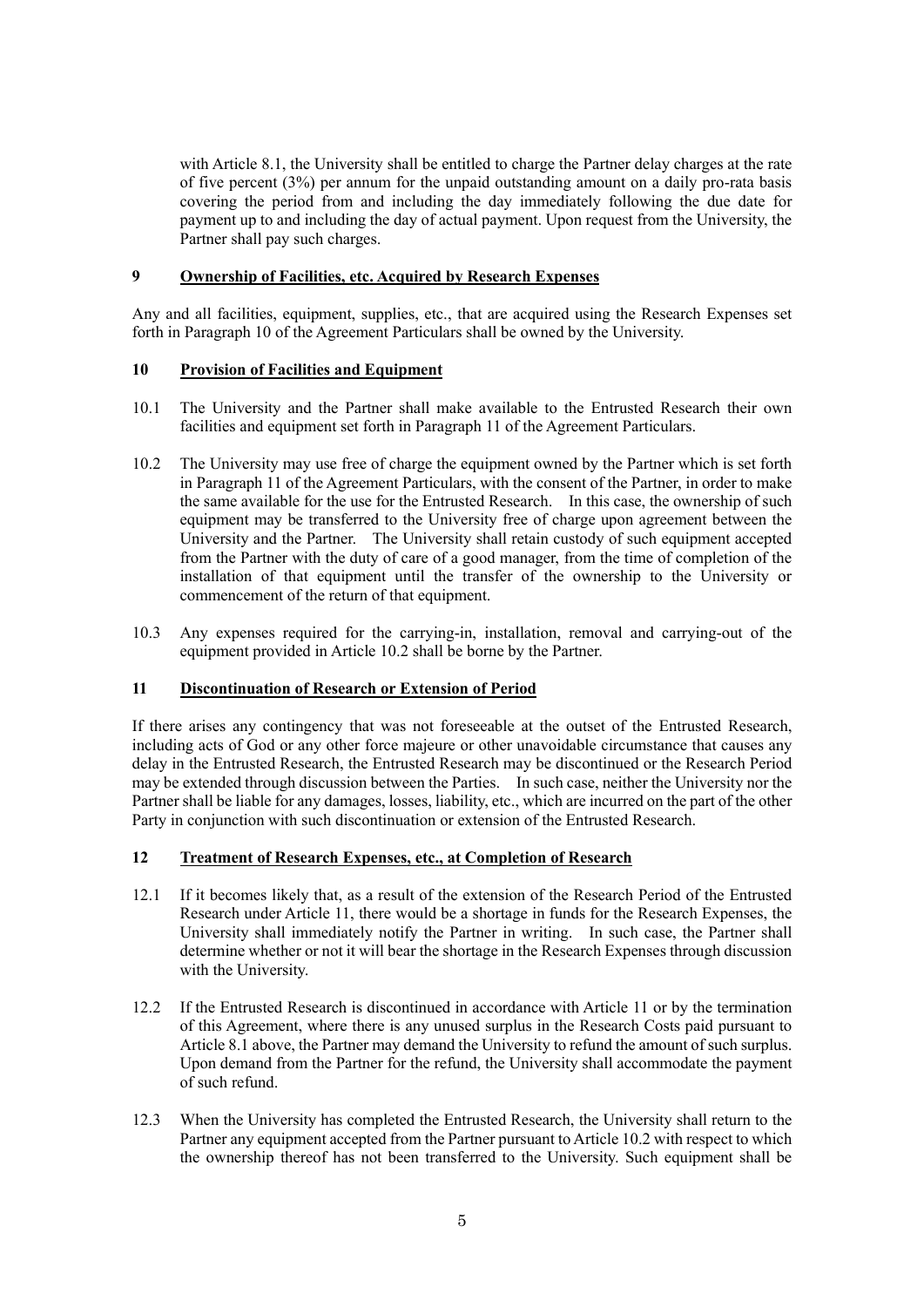returned in the state that it was in as of the Research Completion Date.

# **13 Notice of Inventions**

If any researcher or research collaborator of the University (collectively, a "**Researcher**") has conceived any Invention as a result of the Entrusted Research, the University shall promptly notify the Partner.

#### **14 Intellectual Property**

- 14.1 TITLE TO INVENTIONS. All Intellectual Property Rights for an Invention conceived as a result of the Entrusted Research shall be solely owned by the University.
- 14.2 APPLICATION FOR INVENTIONS. The University shall notify the Partner promptly after having made the Invention under Article 14.1, and may file an Application at its own discretion for such Invention. If the Partner exercises its license option for any countries as described in Article 14.3, the Partner shall notify the University and the University will file an Application in such countries.
- 14.3 LICENSING OPTION. In the event that the Application for the Invention is filed in any jurisdiction, the Partner has the exclusive option to elect from the following licenses by notifying in writing to the University within a certain period after the filing date for such Application as set forth in Article 15 (the "**Option Period**"). The University and the Partner shall enter into the license agreement after the discussion of the commercially reasonable terms and conditions within three (3) months after exercise of the option.
	- A. a non-exclusive, non-transferable, royalty-bearing license without the right to sub-license (in a designated field of implementation), the Partner to implement the Intellectual Property Rights for the Invention in Japan and/or any other countries elected by the Partner, provided that the Partner agrees to (i) demonstrate reasonable efforts to commercialize the Invention in the public interest and (ii) pay all prosecution and maintenance costs in all countries, including Japan, in which the Partner is granted a non-exclusive license right under this paragraph; or
	- B. an exclusive, non-transferable, royalty-bearing license with the right to sub-license (in a designated field of implementation), the Partner to implement the Intellectual Property Rights for the Invention in Japan and/or any other countries elected by the Partner; provided that the Partner agrees to (i) demonstrate reasonable efforts to commercialize the Invention in the public interest and (ii) pay all prosecution and maintenance costs in all countries, including Japan, in which the Partner is granted an exclusive license right under this paragraph .

#### **15 Option Period**

- 15.1 The Option Period shall be up to eighteen (18) months from the filing date of the Application in any jurisdiction of any Invention conceived as a result of the Entrusted Research, and shall be determined in an option agreement in writing between the Parties.
- 15.2 If the Partner wishes to extend the Option Period during the first Option Period, the Partner shall request an extension from the University, and upon obtaining the University's consent, may extend the Option Period in writing.
- 15.3 If the Partner intends to use and profit from the Intellectual Property Rights related to any Invention conceived as a result of the Entrusted Research during the Option Period, the Partner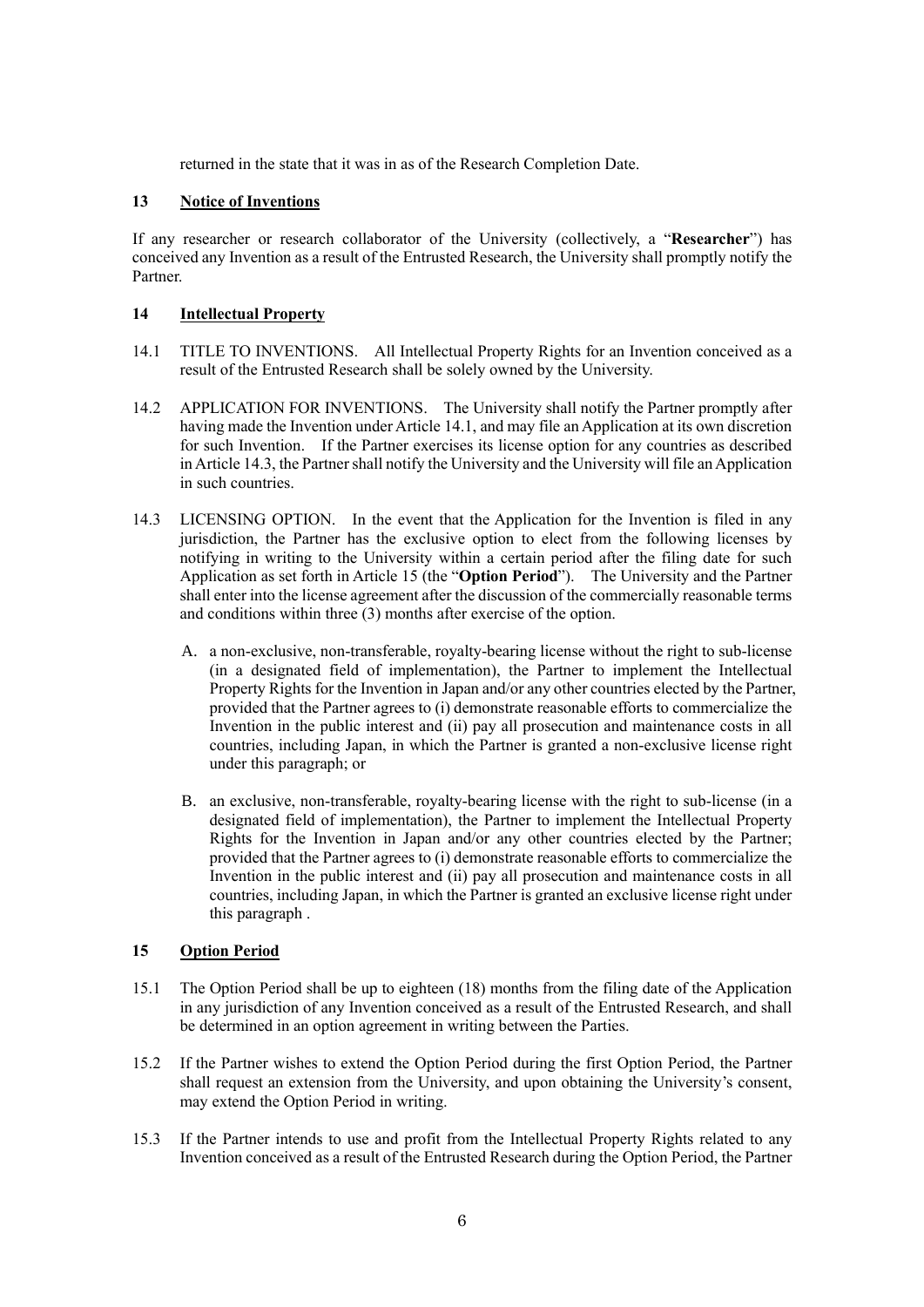shall consult with the University in advance.

### **16 Basic Understanding in Implementation of Research Result**

With respect to the implementation of the Research Result including the Inventions, the University and the Partner shall discuss and/or negotiate, giving consideration to the following facts and requirements:

- (1) that Intellectual Property Rights were acquired as a result of the Entrusted Research;
- (2) that one of the University's obligations is to use its Research Result for society in general;
- (3) that the University has no plan to commercialize or exploit the Intellectual Property Rights by itself;
- (4) that the relevant Intellectual Property Rights came from the Research Result, which was achieved as a result of incurring labor costs for the Researchers in addition to the Research Expenses provided in Article 7, or as a result of the use of the Parties' respective facilities and/or equipment; and
- (5) that if any revenue is raised from the relevant Intellectual Property Rights, the University shall have the obligation to pay "**Reasonable Consideration**" as defined in Article 35 of the Japanese Patent Law to the Researcher of the University who conceived the Invention relating to such Intellectual Property Rights, in accordance with the University's respective rules and other procedures.

#### **17 Implementation by the University**

Subject to the compliance with the confidentiality obligations under Articles 22, 24 and 25, the University may use the Research Result free of charge in its educational and research activities.

#### **18 Grant of License to Third Parties**

- 18.1 If, notwithstanding the fact that the Partner or the Partner Designated Third Party entered into an exclusive license agreement with the University relating to the Intellectual Property Rights as a result of the exercise of the option by the Partner pursuant to Article 14.3(B), such party fails to implement such Intellectual Property Rights without a legitimate reason after the expiration of the period commencing from and including the day immediately following the day when the Application is filed in any jurisdiction of the relevant Intellectual Property Rights set forth in Paragraph 14 of the Agreement Particulars (the "**Implementation Target Period**"), the University may, after hearing the request of the Partner or any Partner Designated Third Party, terminate the exclusive license agreement entered into with the Partner or any Partner Designated Third Party, and grant a license of such Intellectual Property Rights to any third party (other than the Partner or any Partner Designated Third Party) (the "**University Designated Third Party**"); provided, however, that a different period from the Implementation Target Period may be agreed to in the exclusive license agreement.
- 18.2 Even where the University has granted a license to the Partner or any Partner Designated Third Party as a result of the exercise of the option by the Partner pursuant to Article 14.3, if it is found that the grant of such license significantly damages the public interest, the University may discuss such situation with the Partner after giving written notice to the Partner. If the relevant situation does not change regardless of such discussion, the University may, terminate the license to the Partner or any Partner Designated Third Party, and grant a license of such Intellectual Property Rights to any University Designated Third Party.

#### **19 Royalties**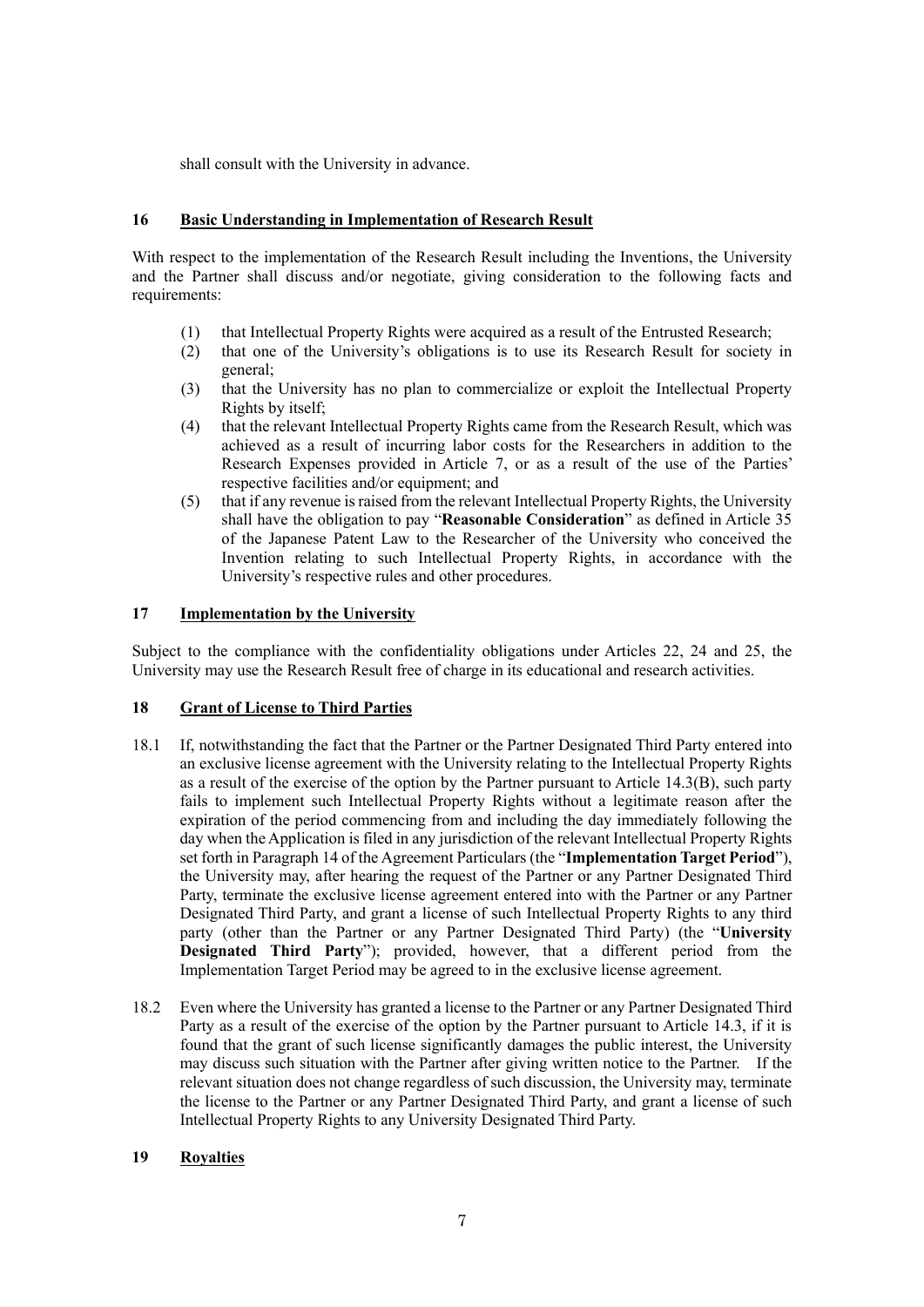19.1 When the Partner or any Partner Designated Third Party intends to implement any Intellectual Property Rights related to any Invention conceived as a result of the Entrusted Research, the Partner shall pay, or cause such Partner Designated Third Party to pay, to the University a royalty, which shall be defined in the applicable license agreement.

# **20 Identification of Know-How**

- 20.1 If either Party desires to keep confidential any proprietary information which was created as a result of the Entrusted Research, the University and the Partner shall promptly discuss and identify the same in writing.
- 20.2 If both Parties agree to keep such proprietary information confidential (the "Know-How"), then the Know-How shall not be disclosed to any third party without the prior written consent of the other Party. The confidentiality period for the Know-How starts from the day of The confidentiality period for the Know-How starts from the day of identification of such Know-How to the end of the period set forth in Paragraph 12 of the Agreement Particulars; provided, however, that the period may be changed by agreement of the Parties from the period set forth in Paragraph 12 of the Agreement Particulars.

#### **21 Treatment of Materials, Know-How**

Any copyrightable materials or Know-How created as a result of the Entrusted Research shall be treated in the same manner as set forth in Articles 14 through 19, and the Parties shall discuss and determine how to treat such materials and Know-how, taking into account the basic understanding regarding the implementation of the Research Result as set forth in Article 16.

#### **22 Provision of Information**

- 22.1 The University shall disclose at its discretion to the Partner any information, document and material ('"Materials"), which it deems necessary for the conduct of the Entrusted Research, except those in respect of which any obligation of confidentiality is owed to a third party.
- 22.2 The Partner shall not use any Materials for any other purpose than the purposes of this Agreement without the written consent of the University. Further, each Party may enter into a separate agreement through discussion if the Partner desires to treat the Materials in a particular manner.
- 22.3 The Partner shall promptly return to the University after the Research Completion Date all Materials that were provided by the other Party on the condition that they be so returned.

#### **23 Authorized Technology Licensing Organizations**

The University may entrust some of the tasks as set forth in Articles 14 through 22 to an authorized technology licensing organization ("**Authorized TLO**", an organization authorized under the Law Promoting Technology Transfer from Universities to Industry (Law No. 52 of 1998), and in this Agreement refers to TODAI TLO Ltd. or the Foundation for the Promotion of Industrial Science). The University shall ensure that the Authorized TLO complies with the University's obligations under this Agreement.

#### **24 Confidentiality**

24.1 The Partner shall not disclose to any third party other than any person of the Partner who needs to know the information in order to conduct and manage the Entrusted Research (the "**Recipient**") any information provided or disclosed by the University during the Entrusted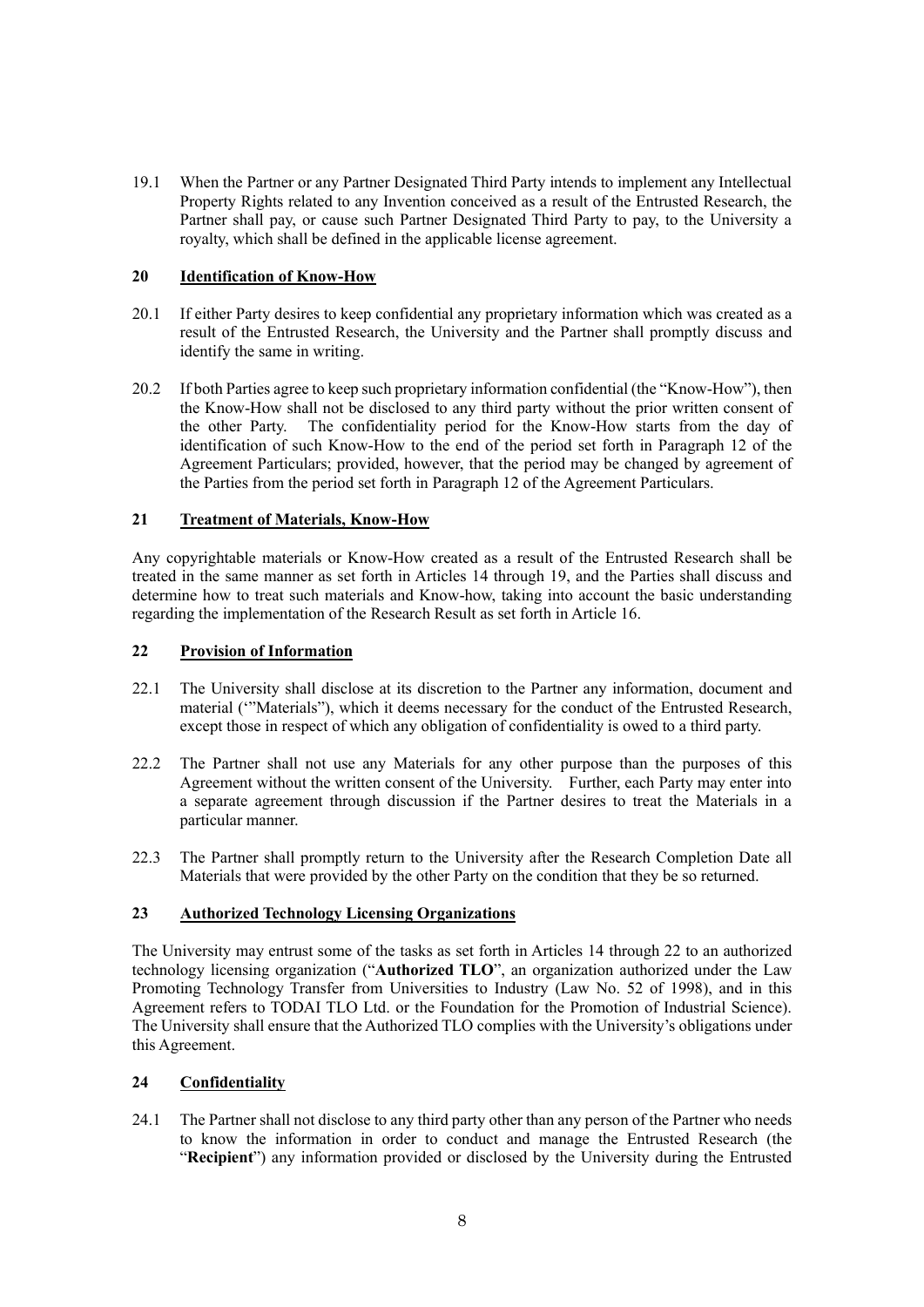Research which is marked as confidential at the time of the submission or disclosure from the University, or which is disclosed orally with a statement upon such disclosure that it is confidential and the University notifies the Partner in writing within 30 days after the disclosure that such information is confidential (collectively the "**Confidential Information**"). Further, the Partner shall cause the Recipients to hold such Confidential Information in confidence even after the Recipient leave their work position; provided, however, that Confidential Information shall not include any information which, it can be demonstrated:

- (1) was already possessed by the receiving Party at the time of the provision or disclosure;
- (2) was already part of the public domain at the time of the provision or disclosure;
- (3) becomes a part of the public domain after the provision or disclosure without fault of the receiving Party;
- (4) was lawfully acquired, without any confidentiality obligations, from a third party who has the legitimate right to such information;
- (5) was independently developed and/or acquired by the receiving Party without reference to the Confidential Information disclosed by the other Party; or
- (6) was excluded by the prior written consent of the other Party.
- 24.2 If the Partner is required by a competent court or administrative institution to disclose any Confidential Information under any law or regulation, it may disclose such information to such court or administrative institution; provided, however, that:
	- (1) it shall advise, to the extent reasonably possible, the University of the content prior to the disclosure;
	- (2) it shall make the disclosure only to the extent that is subject to such lawful order to disclose;
	- (3) it shall expressly state in writing, upon disclosure, that such information is confidential; and,
	- (4) it shall, in accordance with the applicable laws and regulations, take all reasonable steps to protect such information through consultation with the University, if possible.
- 24.3 The Partner shall, and shall ensure that its Recipients shall, not, without the prior written consent of the University, use the Confidential Information for any purpose other than for this Agreement.
- 24.4 Articles 24.1 through 24.3 shall survive the Research Completion Date for the period set forth in Paragraph 13 of the Agreement Particulars first written above; provided, however, that such period may be extended or shortened upon written agreement by the Parties.

# **25 Public Release of Research Result**

- 25.1 The Research Result shall, in principle, be publicly released in the light of social mission of the University. The University may disclose, announce or publicly release the Research Result (or where the Research Period continues for more than one year, the Research Result acquired in the relevant fiscal year) with a written notice to the Partner stating the contents of such release no later than 30 days prior to the scheduled day of the public release of the Research Result. Further, the University may clearly indicate that the Research Result is the result of the Entrusted Research after obtaining the prior written consent of the Partner.
- 25.2 The Partner may disclose, announce or publicly release the Research Result only after it was released by the University pursuant to Article 25.1. If the Partner so desires to release the Research Results, it shall notify the University in writing of the contents of such release no later than 30 days prior to the scheduled day of such release.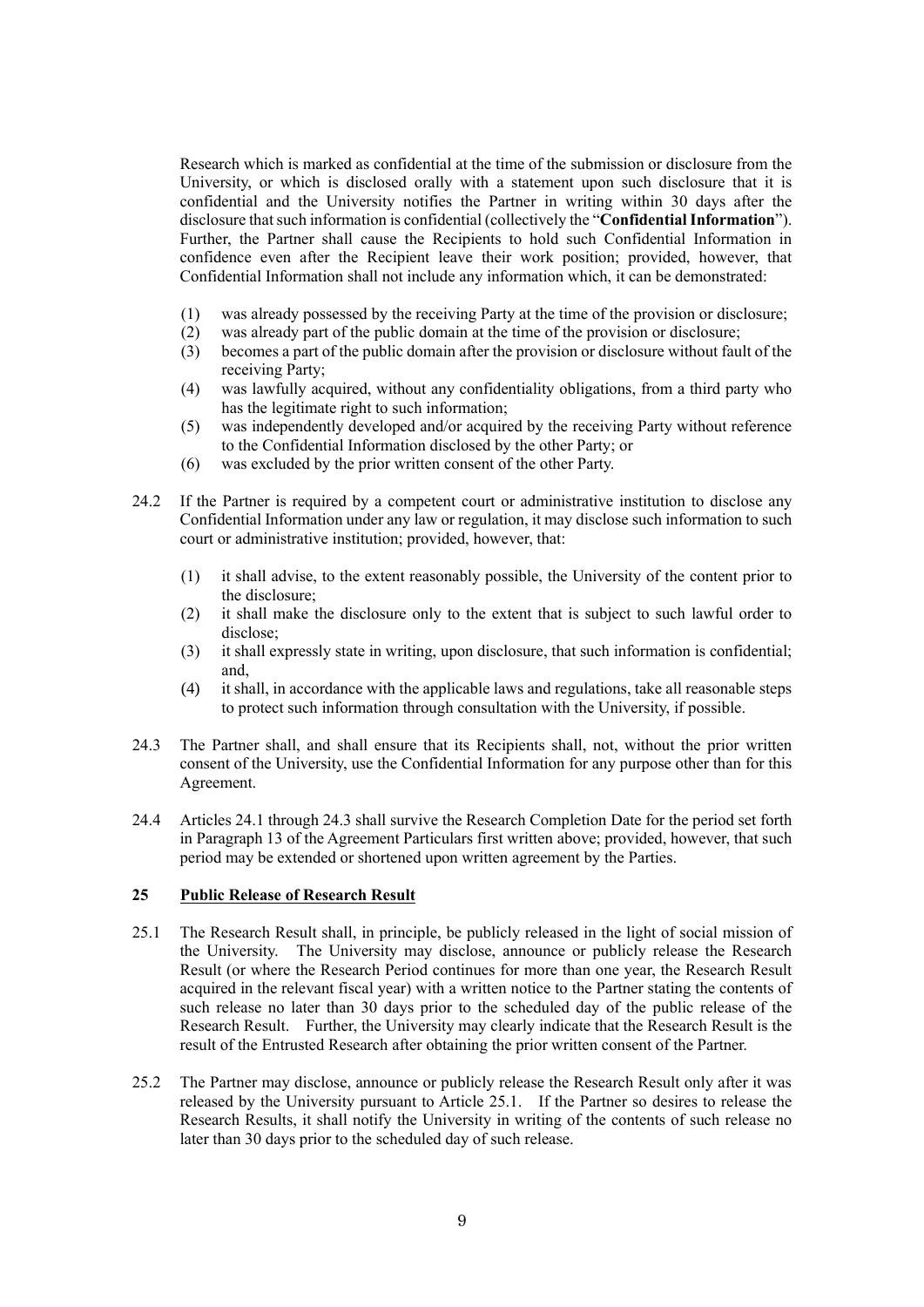# **26 Termination of Agreement**

- 26.1 If any of the following events occurs, either Party may demand in writing that the other Party remedy the situation within a reasonable remedial period, and may immediately terminate this Agreement in the event that such situation is not remedied within such period:
	- (1) The other Party has committed any illegal, improper or unjust act; or
	- (2) The other Party has breached any provision of this Agreement.
- 26.2 If any of the following events occurs, either Party may immediately terminate this Agreement by giving a written notice to the other Party:
	- (1) The other Party has become subject to the disposition of revocation or suspension of business by the competent supervising authority;
	- (2) The other Party has become subject to any provisional attachment, preservative attachment or auction or has become subject to the attachment for failure to pay tax; or
	- (3) The filing for corporate arrangement, corporate reorganization, civil rehabilitation, bankruptcy or special liquidation has been made by or against the other Party, or when the other Party has become subject to the disposition of the suspension of banking transaction.

# **27 No Representation and Warranty**

THE UNIVERSITY MAKES NO REPRESENTATIONS OR WARRANTIES OF ANY KIND, EXPRESS OR IMPLIED, CONCERNING THE RESEARCH OR ANY INTELLECTUAL PROPERTY RIGHTS, INCLUDING, WITHOUT LIMITATION, WARRANTIES OF MERCHANTABILITY, FITNESS FOR A PARTICULAR PURPOSE, NONINFRINGEMENT, VALIDITY OF ANY INTELLECTUAL PROPERTY RIGHTS OR CLAIMS, WHETHER ISSUED OR PENDING, AND THE ABSENCE OF LATENT OR OTHER DEFECTS, WHETHER OR NOT DISCOVERABLE.

IN NO EVENT SHALL THE UNIVERSITY, ITS TRUSTEES, DIRECTORS, OFFICERS, EMPLOYEES, STUDENTS AND AFFILIATES, BE LIABLE FOR DAMAGES OF ANY KIND, INCLUDING ACTUAL, ORDINARY, INCIDENTIAL, CONSEQUENTIAL, ECONOMIC DAMAGES OR INJURY TO PERSONS OR PROPERTY AND LOST PROFITS, REGARDLESS OF WHETHER THE UNIVERSITY SHALL BE ADVISED, SHALL HAVE OTHER REASON TO KNOW OR IN FACT SHALL KNOW OF THE POSSIBILITY OF THE FOREGOING. THIS ARTICLE 27 SHALL SURVIVE THE EXPIRATION OR ANY EARLIER TERMINATION OF THIS AGREEMENT.

# **28 Term of Agreement**

- 28.1 The term of this Agreement shall be coterminous with the Research Period of the Entrusted Research.
- 28.2 The provisions of Article 6.2, Article 8, Article 9, Article 10 (excluding Article 10.1), Articles 12 (excluding Article 12.1) through 25 (excluding Article 22.1), Article 27, Article 28.2 and Articles 30 through 34 shall survive after the expiration of this Agreement for the period provided (if any) in each of such provisions or until all the respective subject matters therein are no longer applicable.

# **29. Notice**

All notices required or permitted to be given under this Agreement shall be in writing, and shall be given by an e-mail or facsimile or prepaid registered airmail letter to the addresses shown below or to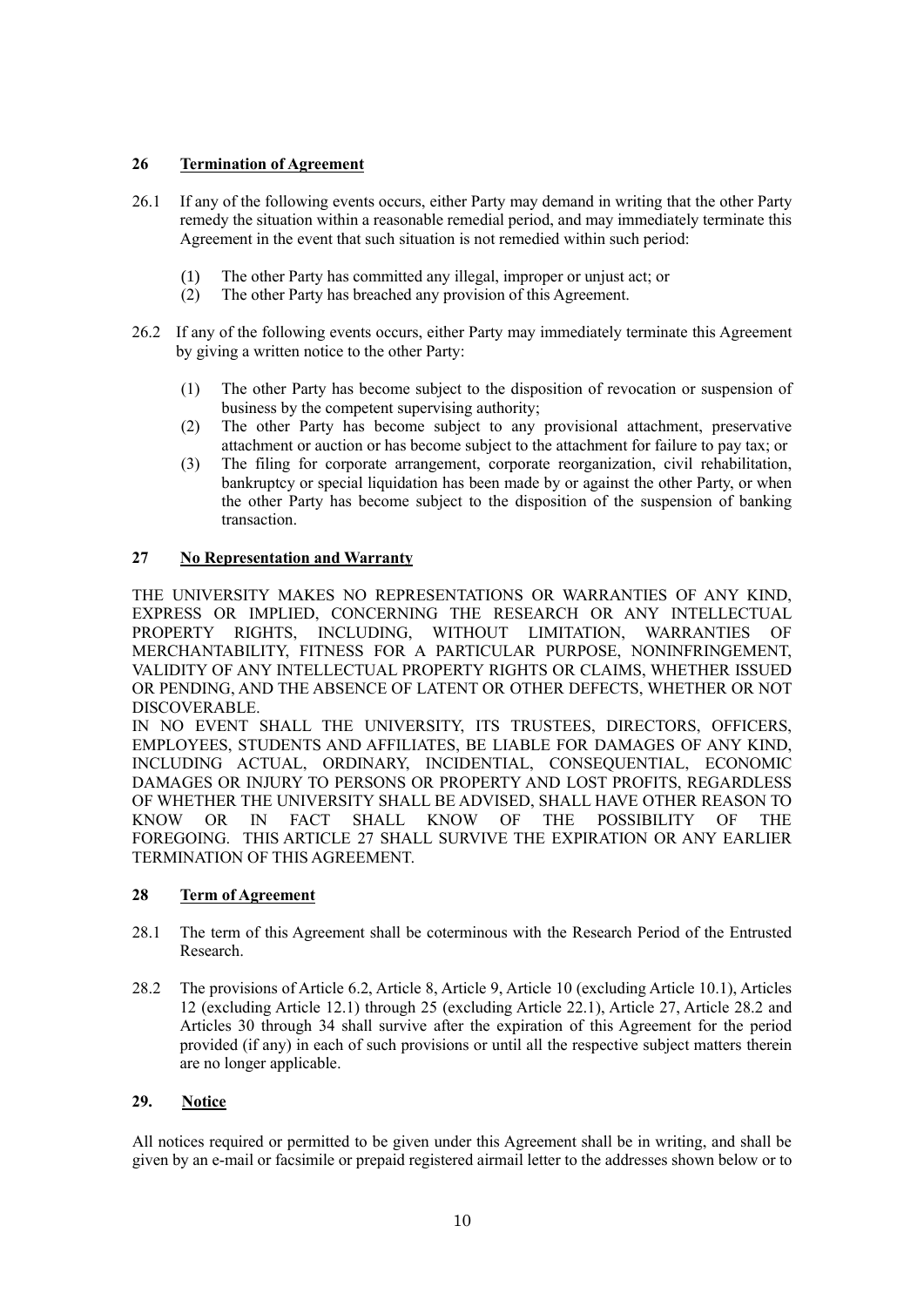such other addresses as the Parties may designate in writing. Notices given by e-mail or facsimile shall be deemed to have been received on the day following its dispatch, and notice given by registered airmail shall be deemed to have been received thirty (30) business days after mailing in case the date of such receipt cannot be identified.

The University:

[to be provided]

The Partner:

[to be provided]

# **30 Use of Name**

Neither Party will use the name of the other in any advertising or other form of publicity without written permission of the other. As an example for the University, the Partner shall not use the same of "University of Tokyo" or any variation, adaptation or abbreviation thereof, or that of any of its trustees, officers, faculty, students, employees or agents, or any trademark owned by the University.

# **31 Force Majeure**

Neither Party shall be responsible to the other for failure to perform any of the obligations imposed by this Agreement, provided such failure shall be occasioned by fire, flood, explosion, lightning, windstorm, earthquake, subsidence of soil, failure or destruction, in whole or in part, of machinery or equipment, or failure of supply of materials, discontinuity in the supply of power, governmental interference, civil commotion, riot, war, strikes, labor disturbance, transportation difficulties, labor shortage or any other cause beyond its reasonable control.

# **32 Discussion**

If it is necessary to provide for any matter that is not expressly set forth in this Agreement, the determination shall be made through discussion between the Parties.

# **33 Governing Law and Jurisdiction**

- 33.1 This Agreement shall be governed by laws of Japan.
- 33.2 All disputes relating to this Agreement shall be submitted to the exclusive jurisdiction of the Tokyo District Court (main office) as the court of the first instance.

# **34 Export Controls/Economic Sanctions**

- 34.1 The Partner agrees to comply with applicable export controls and economic sanctions laws and regulations. Further, the Partner remains solely responsible for complying with such laws and regulations in all instances, including obtaining all necessary export authorizations and licenses.
- 34.2 Before the Partner supplies, or otherwise makes available, to the University any materials, the Partner shall give written notice, as early as practicable, to the University of all applicable government restrictions or prohibitions, including those restrictions or prohibitions that apply to the University employees and contractors, on use, export, release or transfer of such items, including, without limitation, the applicable munitions export controls regulations or any other applicable government security regulations.